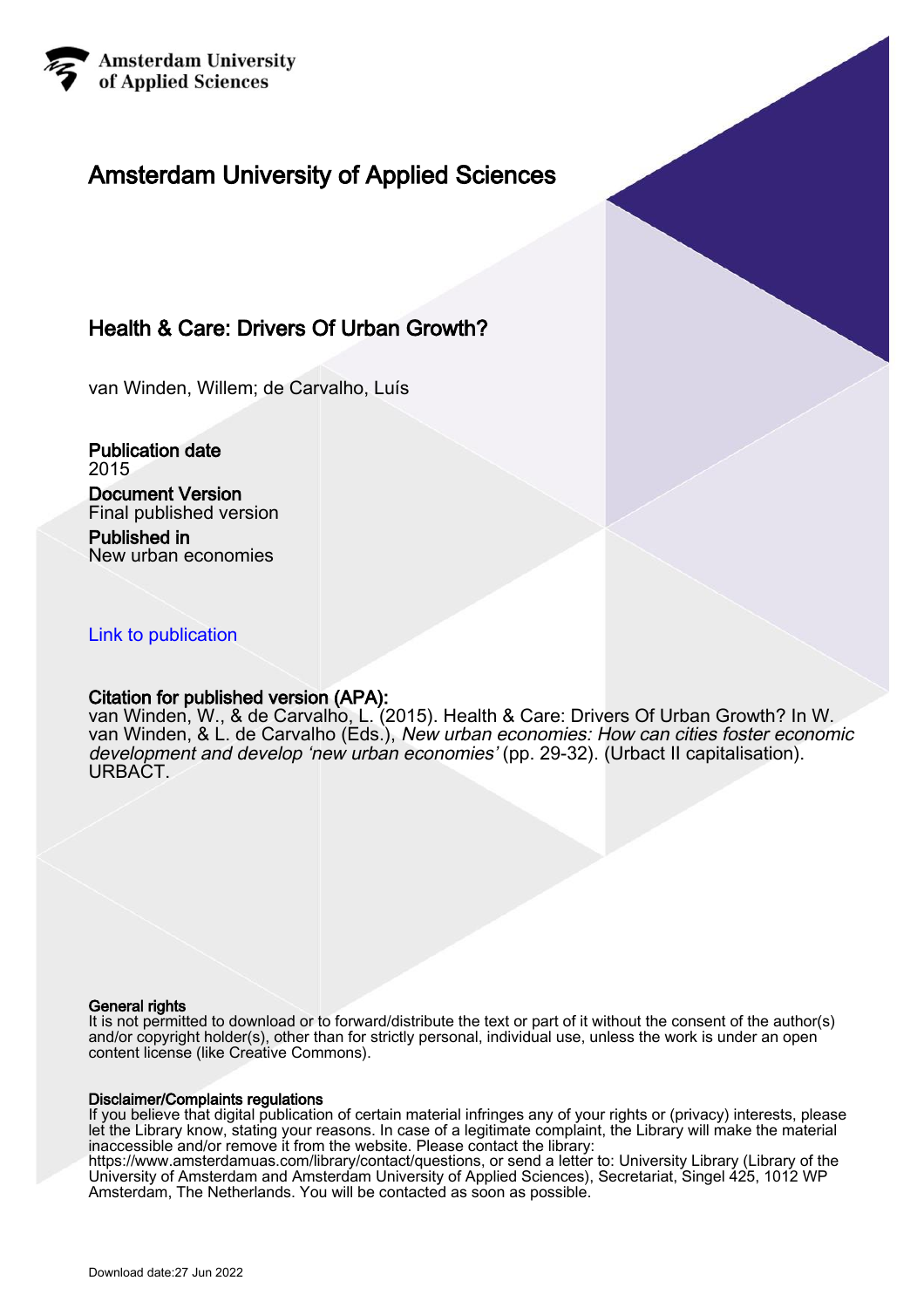Source: Freepik



# Health & care: drivers of urban growth?

✍ **By Willem van Winden and Luís de Carvalho\***

*Hereissomething that all Europeans find of primeimportance: affordable accessto good health care; high quality elderly care; being able to live independently, even if you are handicapped or chronically ill.*

**F** or most governments in Europe, healthcare is a growing (and therefore worrying) cost category growing (and therefore worrying) cost category. Health inflation rises faster than retail price indices and the demands on the service from an ageing population are growing. Add to this the growth in types of interventions and the increasing costs of breakthrough drugs and you have a sector that is bound to grow. Europe's population is ageing, life expectancy is higher and the elderly are more 'heavy users' of health and care services. Moreover, the industry, of ten in partnership with knowledge institutes and patients, produces a lot of innovation: new treatments, medicines and medical equipment, but also all sorts of eHealth applications, prevention concepts etc.

**From a city perspective, one can also look at the opportunity side:** it is a big and growing industry, which is very important for citizens, with a lot of scope for improvement (if we organise things more smartly), it offers new business opportunities for tech entrepreneurs and jobs for those with middle to low qualifications. New organisational models of care provision are emerging (partly driven by austerity measures) particularly around how to link health with social care. In this new space there are a range of social enterprise and new public-private delivery models emerging (albeit with large variations between countries).

*In this article, we look at the potential of health and care for the urban economy. How can cities make the most of this, taken all the restrictions of national health systems for granted? What can cities do to stimulate a strong and inclusive local 'health economy'?*

## Some facts and figures

The health & care economy can be subdivided into three main categories, namely:

- **•** The care sector (hospitals, other types of care and support for elderly, people with disabilities, young people at risk, retirement houses, social and proximity services, etc.);
- **•** Medical technology/equipment industry, including, e.g., scanning machinery, medical devices (e.g. precision tools, advanced textiles), diagnosis kits and assistive technologies (e.g. visual, walking and hearing disability aids, wheelchairs, emergency response systems, prosthesis, home automation, eHealth applications);
- **•** Pharmaceutical and biotech industry: drugs and medicine production, sales and development.

On top of that, there is a large industry growing around health prevention and personal health management, fuelled by new possibilities of

\* Willem van Winden is co-ordinator and Luís de Carvalho core group member of the URBACT workstream 'New urban economies'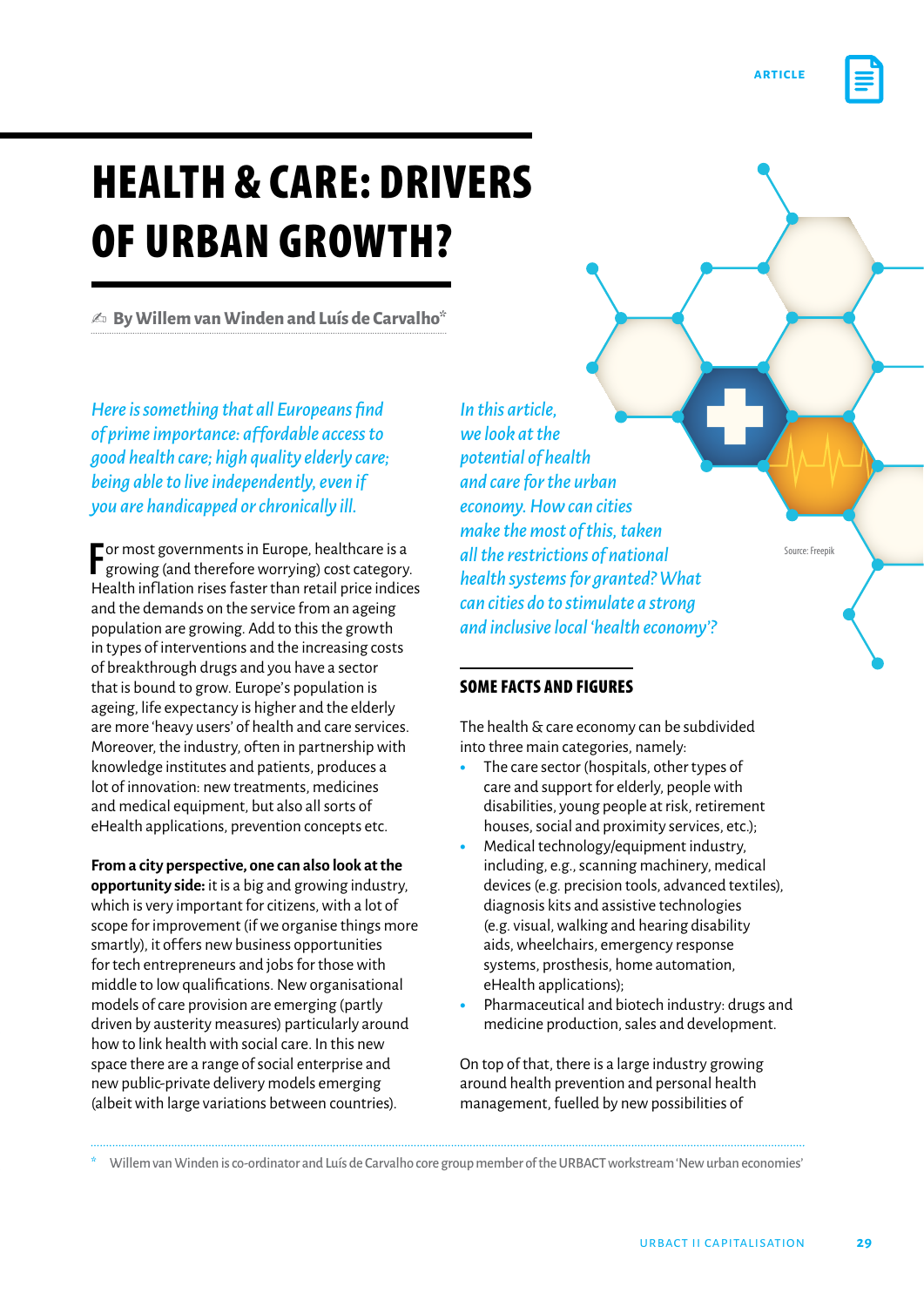

**Figure 1. Total expenditure on health per capita, 1980–2011, US\$ purchasing power parity**

Source: OECD Health Data 20131

smart phones and software. Many start-ups have emerged in recent years, and giants like Google, IBM and Apple have also become active in this market. Finally, a wider definition of the health & care economy also includes all sorts of alternative treatments outside the regular medical circuit, spas and wellness concepts. And the latter should not be underestimated: they make up for important shares of many smaller cities' economies, namely in southern Europe and Eastern Europe.

Over the last three decades, spending on health has steadily increased in most countries across Europe (see Figure 1). Despite the recent slowdown (and even decline) in the public health budgets of some EU countries – namely the ones most severely hit by austerity measures – it is fair to say that health care spending will remain one of the most relevant categories of public spending in EU. Deloitte (2014) expects annual average growth in health care spending of about 2 percent during 2013–2017, still a strong figure in the light of on-going economic woes and subsequent cost-cutting measures in many countries.

**Health is clearly an urban** 

**industry.** Cities typically provide health services for a much wider catchment area, and most R&D, equipment, hospital facilities and care providers are located in cities. For example, the City of Berlin calculated that an astonishing 313,700 people are employed in the Gesundheitswirtschaft ('health economy'), generating a total annual turnover of  $\epsilon$ 19,1 bn<sup>2</sup>. Namely, personal homecare is also an important economic segment in cities, and one in which job routinisation is not yet in sight, although with a downside that many of the jobs are low paid.

There are naturally many caveats related with growth in health &

care sector. For example, it has been widely observed that the growth in United States health expenditure (Figure 1) is unsustainable in the long term, namely as the rates of chronic and expensive conditions such as obesity and diabetes spiral out of control. And after all, a lot of health spending represents an 'end-of-pipe' solution to societal problems that would be more cheaply dealt with if approached through earlier interventions and prevention.

All in all, health spending has to be made more sustainable, and new approaches to deal with health-related challenges are needed. Across the health industry, digital technologies are having a big impact, making health access, management and delivery more ef ficient. This of fers much scope for newcomers to develop new solutions. Several EU programmes support start-ups in health; a recent one is called 'The Future Internet CHallenge eHealth' (FICHe) accelerator3 for smaller European eHealth firms. Successful applicants win up to €217,000 per team, but also access to business mentors, coaching, PR and other support. Moreover, beyond technology, other solutions – and economic opportunities – involve change in lifestyles. This is the case with the

- 2 <http://www.healthcapital.de/gesundheitsregion-b-bb/daten-fakten/>
- 3 <http://ec.europa.eu/digital-agenda/en/news/future-internet-challenge-ehealth-smes-and-startups-across-europe>

<sup>1</sup> Adapted from data available at:<http://mercatus.org/publication/us-health-care-spending-more-twice-average-developed-countries>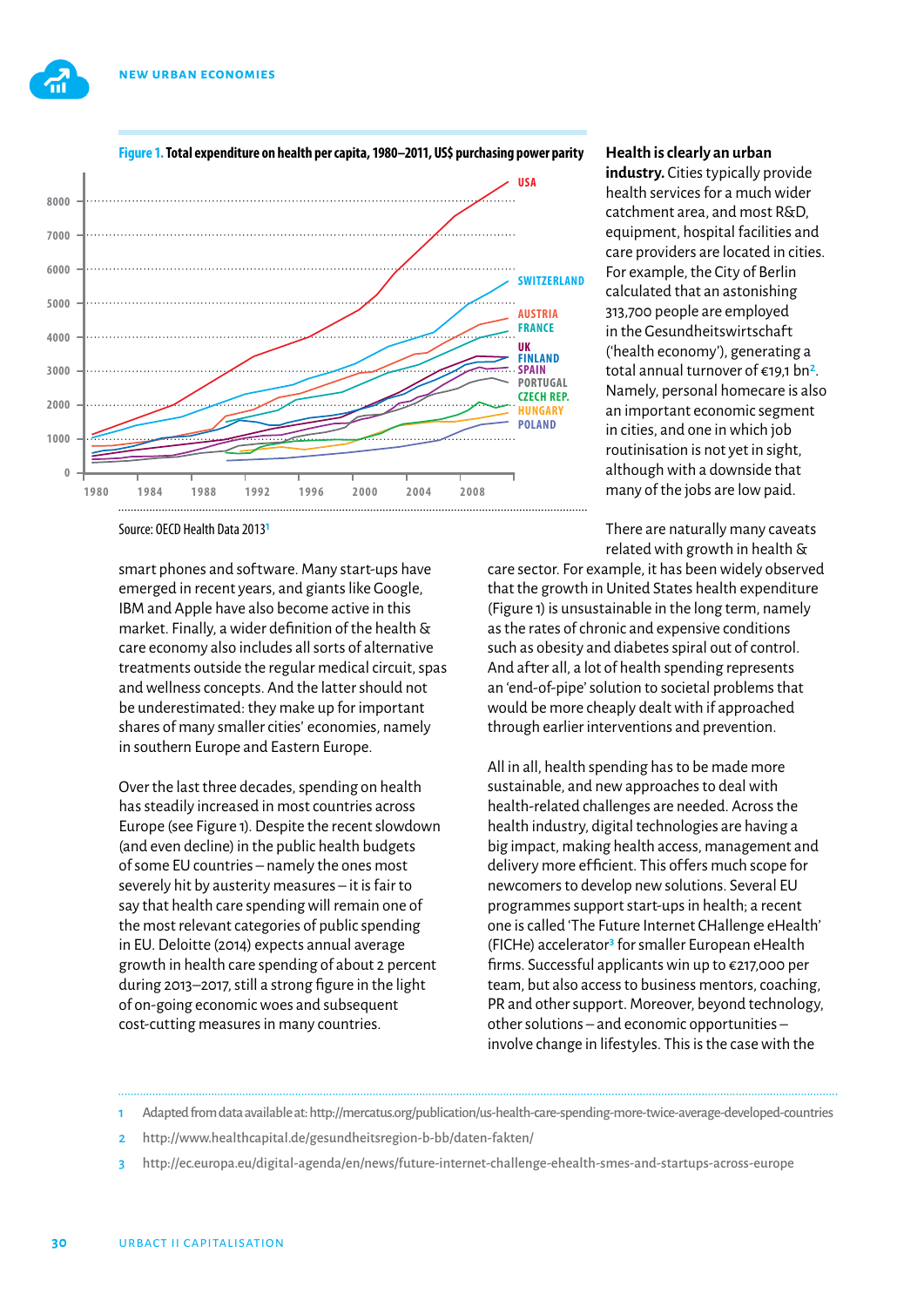well-being segment. Cities with relevant natural resources – e.g. thermal waters, clean air and healthy lifestyle activities such as walking or yoga – are active fostering links between tourism and the health/ wellbeing economy. The size of the global 'wellness industry' was estimated to be approximately \$2 trillion in 2010 (Global Wellness Institute, 2014).

#### Options for intervention

In the light of this, what can cities do to capture the opportunities of fered by the dynamic health and care economy? A number of options are open.

#### *Empower medical cluster organisations*

Cities with strengths in medical technologies or biotech may develop and

support cluster organisations that bring together the partners in a triple helix, support start-ups, and facilitate access to external knowledge and funding. Copenhagen and Malmo's 'Medical Valley' are the textbook examples of public-private initiative to boost the region's biotech and med-tech industries, but also Cantanhede, a small city in Portugal, managed to harness the research competences and international networks of the University of Coimbra to spearhead the first biotech park in the country which has been very successful.

#### **Itis notjust about business and technology.**

Mireia Sanabria, Lead Expert of URBACT 4D CITIES network4, stresses the growing social dimension of health innovation. The network focused on new types of health innovation in cities that are more patient-centred: "Health innovation will not be limited to technological or biomedical innovation fields anymore: the personal and social situation of the patient is key for their condition and thus must enter the equation". This also implies that **companies in health business must change, and learn to be more 'social'.** Sanabria explains: "Tools such as living labs, hospital simulators, scenarios for experiential designs, etc. help revealing the real needs of people, and increase the effectiveness of organisations and treatments". The cities that can create these new

4 <http://urbact.eu/4d-cities>

collaborative and user-centred environments will become important test centres for future services and technologies.

*Line up stakeholders to develop new care concepts and solutions*

Cities may support or initiate new care concepts, for example eHealth solutions that enable elderly or less

mobile people to get counselling or medical checks from home. For this to happen, stakeholders in the health sector must come out of their silos. Coalitions are needed between care providers, technology firms, housing companies and, importantly, end-users. Cities are well placed to play the role of network broker and catalyst. Marieke van Beurden explains how the region of Eindhoven managed to create a 'healthy coalition' between many partners, with significant economic spin-offs in her interview following this article.

According to Sanabria, **newcare concepts of fer plenty of business opportunities for SMEs,** particularly in the ICT field (related to eHealth technological devices, sof tware for data collection, patients medical records, etc.). But these firms need some attention: they are flexible and innovative but work in a riskprone and complex environment. The regulations in health are necessarily more rigorous and complex than in any other business sector. Sanabria thinks that "to make them successful, they need coaching and support, and cities must organise that".

# *Build an 'innovation district' around the (academic) hospital*

Hospitals are potential engines of urban growth; they may become 'anchor institutions' in urban innovation districts,

with spillover effects on adjacent neighbourhoods. But this does not happen without intervention: the challenge lies in connecting the dots, bringing stakeholders together, and see how the area can be made stronger as a joint effort. The North-American City of Memphis (TN), in partnership with many stakeholders, is seeking to create an Innovation District in and around the Memphis Medical Center, located within two miles of downtown<sup>5</sup>. The area concentrates a number of life science institutions and related jobs in a small geographic area. There are six hospitals, several schools, two junior colleges, a biotech incubator, and about 60 life science firms. In total, they employ approx. 11,000 people and attract some 450,000 visitors annually. The plan is to build on these assets, and develop the existing, underutilised yet eclectic 'Edge' neighbourhood that lies between

<sup>5</sup> [http://uli.org/research/centers-initiatives/daniel-rose](http://uli.org/research/centers-initiatives/daniel-rose-center-for-public-leadership-in-land-use/fellowship/fellowship-cities/memphis-tn/)[center-for-public-leadership-in-land-use/fellowship/](http://uli.org/research/centers-initiatives/daniel-rose-center-for-public-leadership-in-land-use/fellowship/fellowship-cities/memphis-tn/) [fellowship-cities/memphis-tn/](http://uli.org/research/centers-initiatives/daniel-rose-center-for-public-leadership-in-land-use/fellowship/fellowship-cities/memphis-tn/)